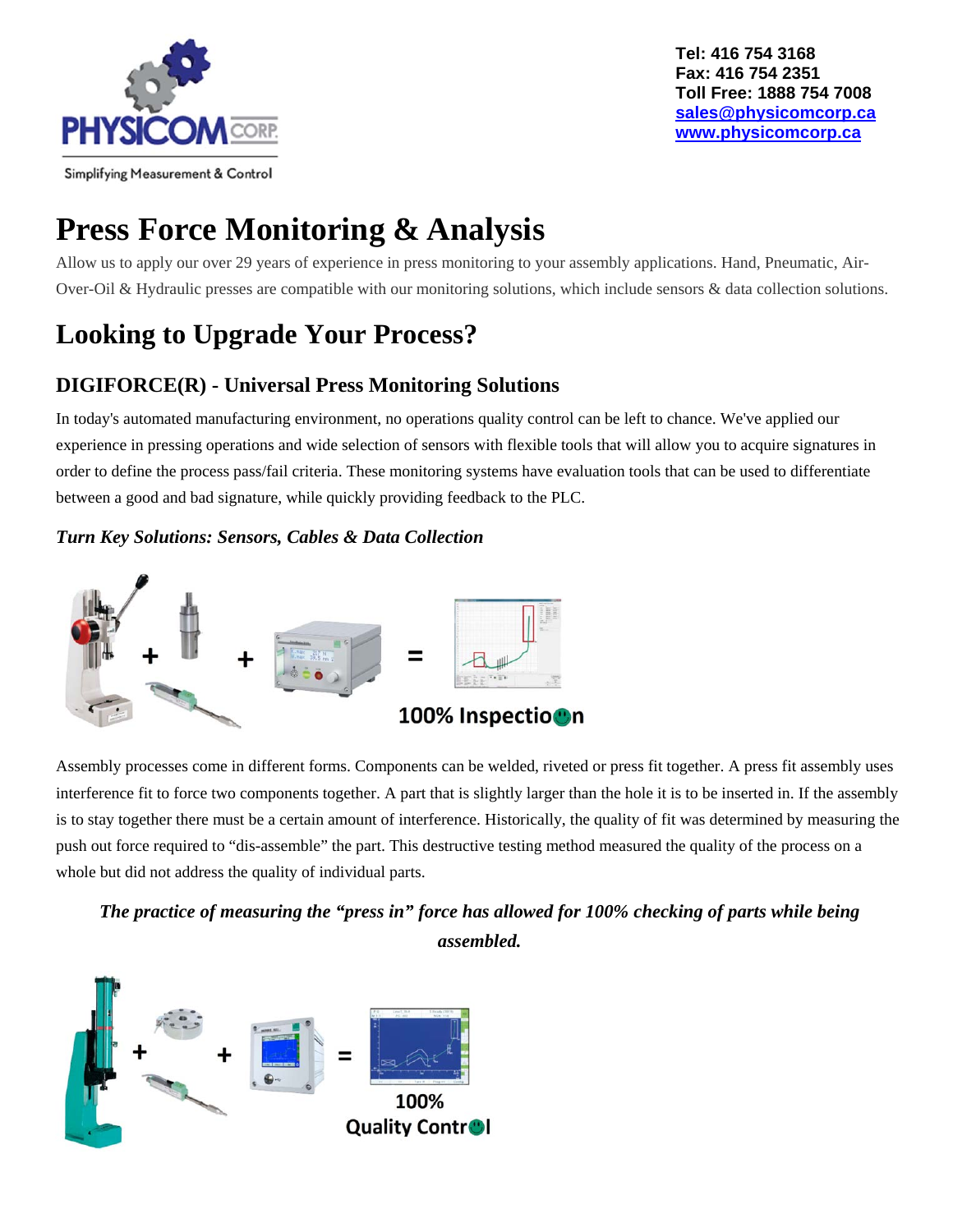

We have a number of solutions targeted at monitoring force vs. displacement of a pressing application. A typical system will use a load cell appropriately sized for the application and a displacement sensor to measure the entire travel of the pressing operation. These sensors are fed to an instrument that collects the measurements, plots them and compares them to a "good" signature.

The same basic concept works for an application with loads as small as measuring the assembly signature of small plastic components in a medical device assembly, to the large forces required to assembly large bushings for Industrial vehicles.

The types of load cells and displacement sensors are wide and varied and defined by the forces and distances to measure. The instrument comes in various forms dependent on the types of evaluation and the complexity of the signature.

#### **Applications**



- Suspension Bushings Insertion
- Pressing Dowel Pins in Transmissions
- Insertion of Bearings in Transmission Ring Gears
- Check Valves in Pump Housings
- Retaining Pins in Cam Shafts
- Hardware Clinching for Metal Fabrication
- Stamping, Bending, Flanging, Coining & Hemming of Sheet Metal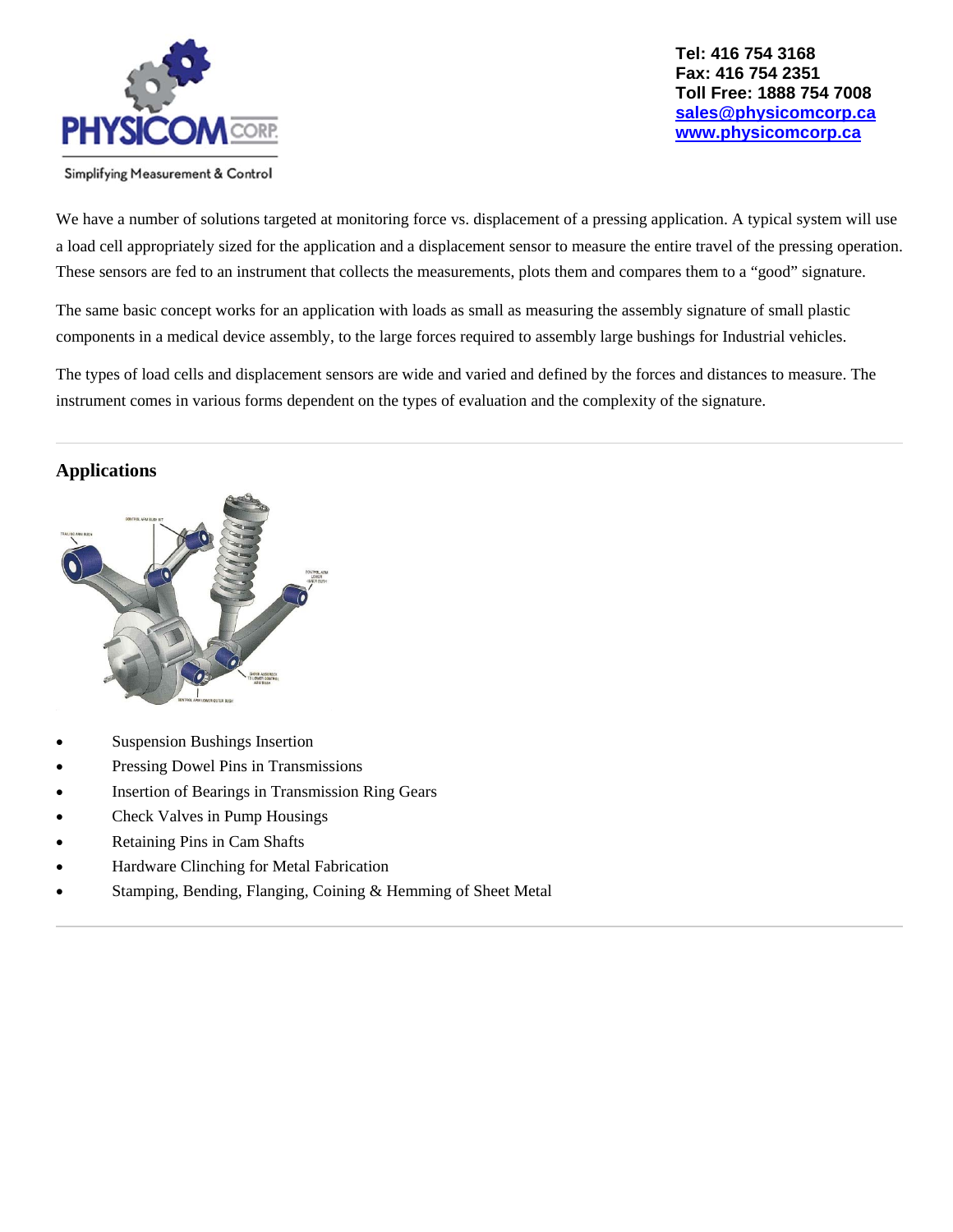

## **System Overview**

The typical system requires the following elements:

- Sensors
- Cables
- Mounting Hardware
- PLC Interface
- Data Collection Software on an Industrial PC

Whether you have a single press station or many, we are able to connect via Ethernet TCP/IP to any network or PC. Not only do we report to the PLC Pass/Fail, but we also can send Part Tracking via Serial Numbers over the PLC Interface.

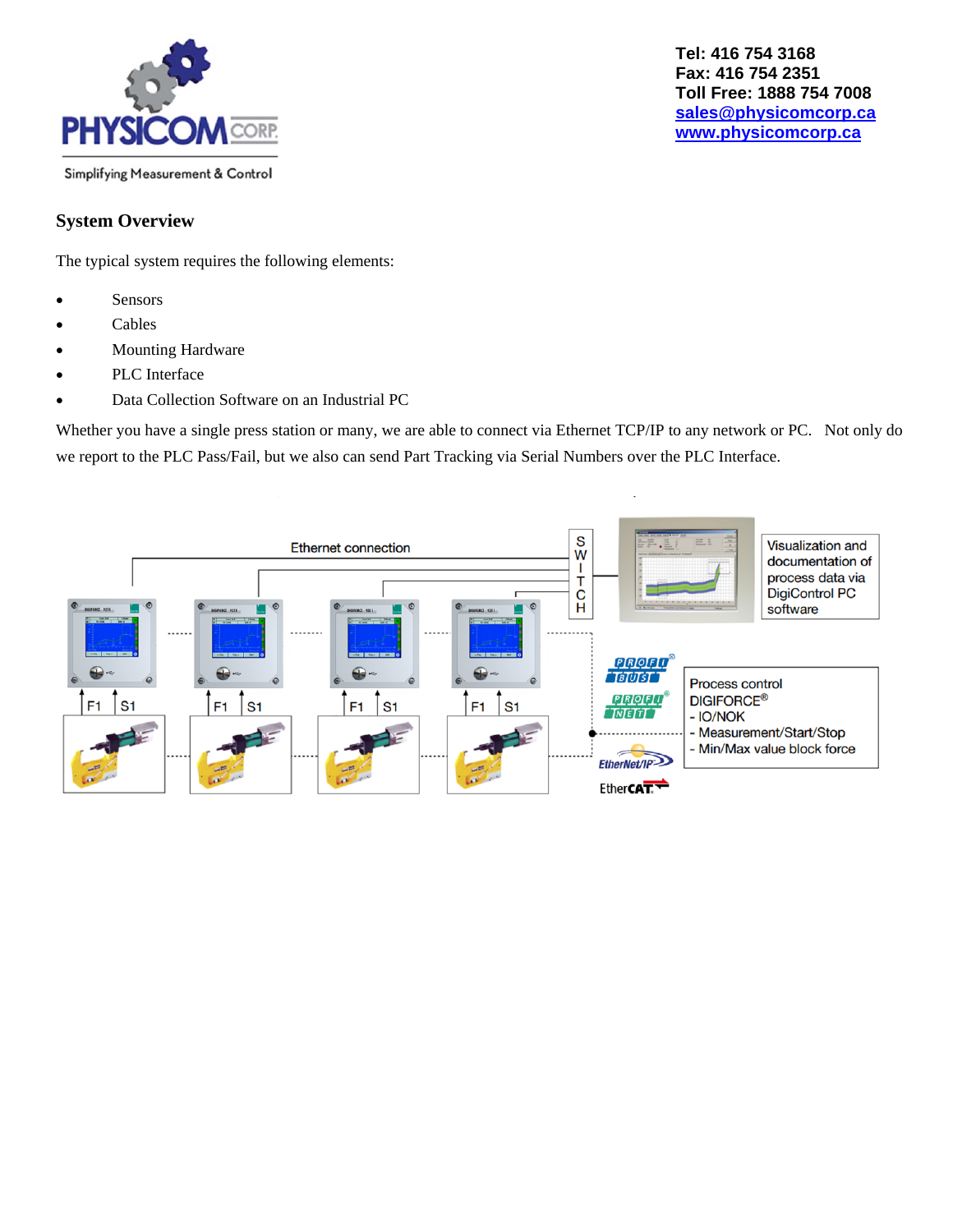

### *World Class Sensors*

Analysis is most accurate when good data in used, so first you have to start with the sensors. Depending on the range, accuracy, tooling/mounting, etc. the right sensors need to be chose for the job.

We have a wide selection of load cells that are easy to integrate with hand presses, pneumatic, air over oil & hydraulic presses. Pancake, S-Type, Load Button, fatigue rated, miniature & even Piezo-electric, visit our load cell page to browse our selection.

When it comes to displacement sensors, typically potentiometers and LVDT's are used to capture the displacement of the press arm. If a very high precision is required over a long distance, we can use Encoder as well. We have a wide selection of quality distance sensing options.

#### *Amplification & Data Acquisition*



All of our Press Monitoring Solutions have built in signal conditioning (otherwise known as amplification) to handle the sensors needed to get the right information. We can accommodate Strain Gauges & Piezoelectric Force Sensors, as well as Potentiometers, Voltage Output Sensors, SSI Serial & Encoders, giving you flexibility in your solution.

Having 16-bit resolution, high accuracy and quick scan rates of up to 20 kHz, especially vital for applications such as stamping presses. This precision allows you to acquire clean, usable data.

Active measurements are triggered either on displacement or load levels, which starts synchronous X&Y pair measurement. Switch Points, real-time signals used to update the PLC, indicate whether measurements are exceeding set signal levels to provide feedback for PLC control.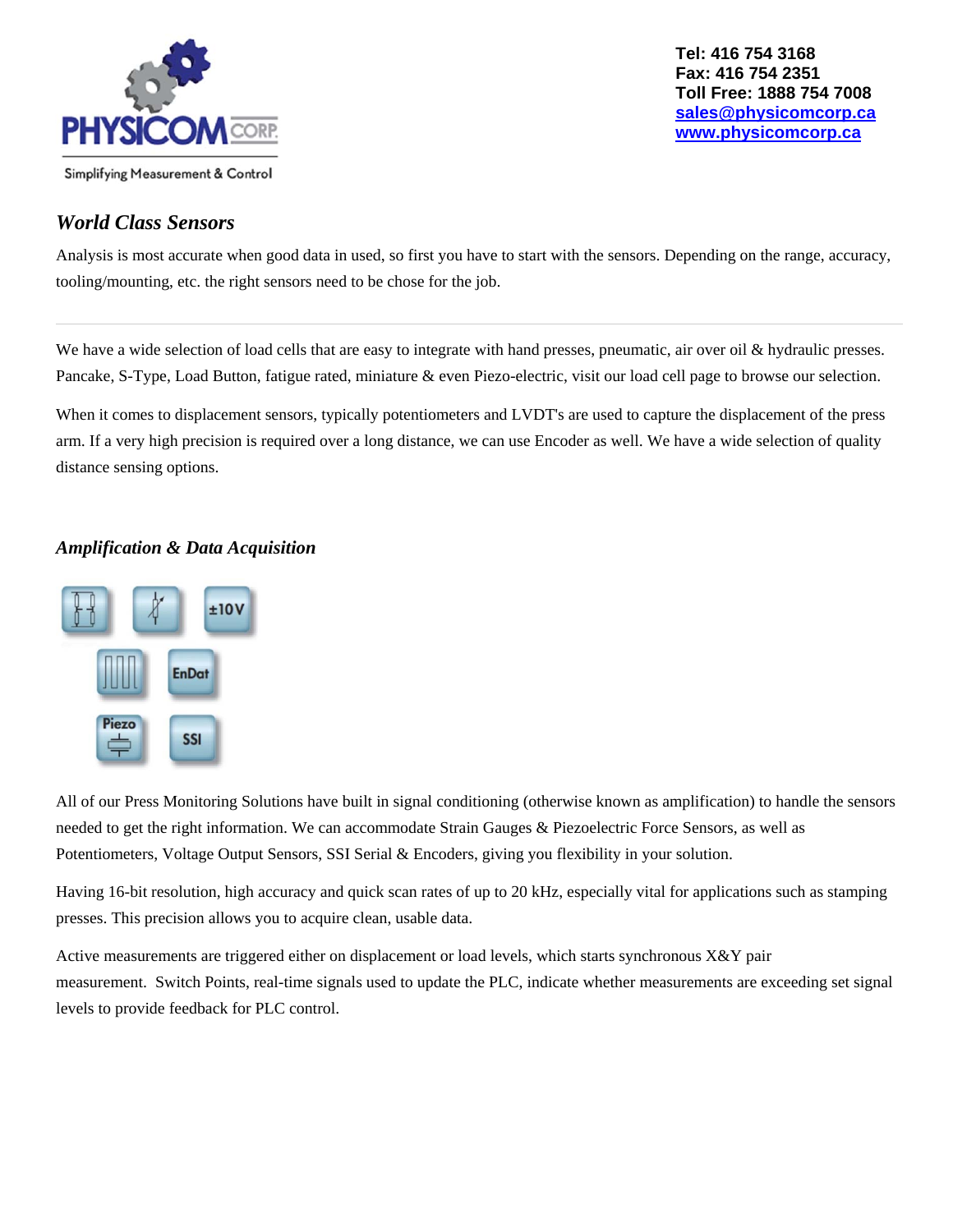

#### *Superior Evaluation Techniques*



The evaluation phase follows immediately after the measurement. In this phase, DIGIFORCE® judges the newly acquired measurement curve with the various evaluation elements that have been used to define the difference between good and bad parts. If any of these criteria are not satisfied, the measurement is classified as BAD (NOK), otherwise it is rated as GOOD (OK). Through the Fieldbus interface the PLC is updated of the OK or NOK result and numerous process-related values.

If the incoming parts to be pressed are made to their specifications, the signatures will be similar, although no two presses are exactly the same. This is why flexible evaluation tools are needed, we need to check the interference fit while ensuring we are not failing good parts unnecessarily.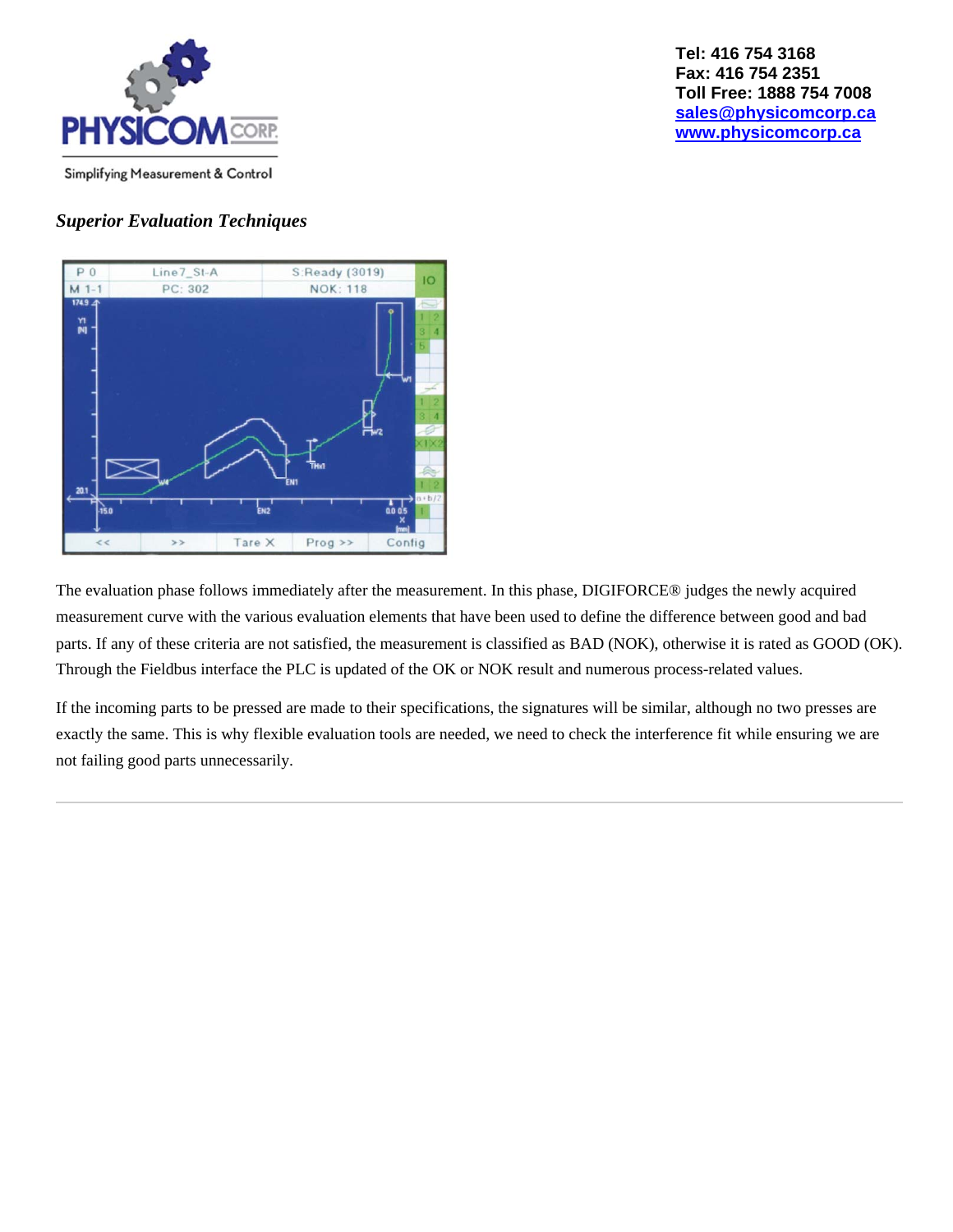

In addition to the traditional evaluation windows or boxes with defined entry and exit sides, the DIGIFORCE® controllers also have thresholds, trapeziums with both X or Y alignment and tolerance envelopes at their disposal. These evaluation elements also have calculated values for local maximums & minimums, area under the curve, bending point etc. which can then be combined with mathematical operations and for greater analysis flexibility.



#### *Traditional Windows*

The Window evaluation element ensures that the curve enters and exists thought specific sides of its rectangular orientation. The entry/exits are definable as entry/exit and can be allowed to enter one or many times. These windows also have the option of being called "Online", meaning when the curve fails to adhere to these rules the PLC is instantly updated via status bits on the output.



#### *Trapezoidal Windows*

The DIGIFORCE® offers the type-X and type-Y trapezium windows, which allow for easy criteria generation for sloped portions of cuves.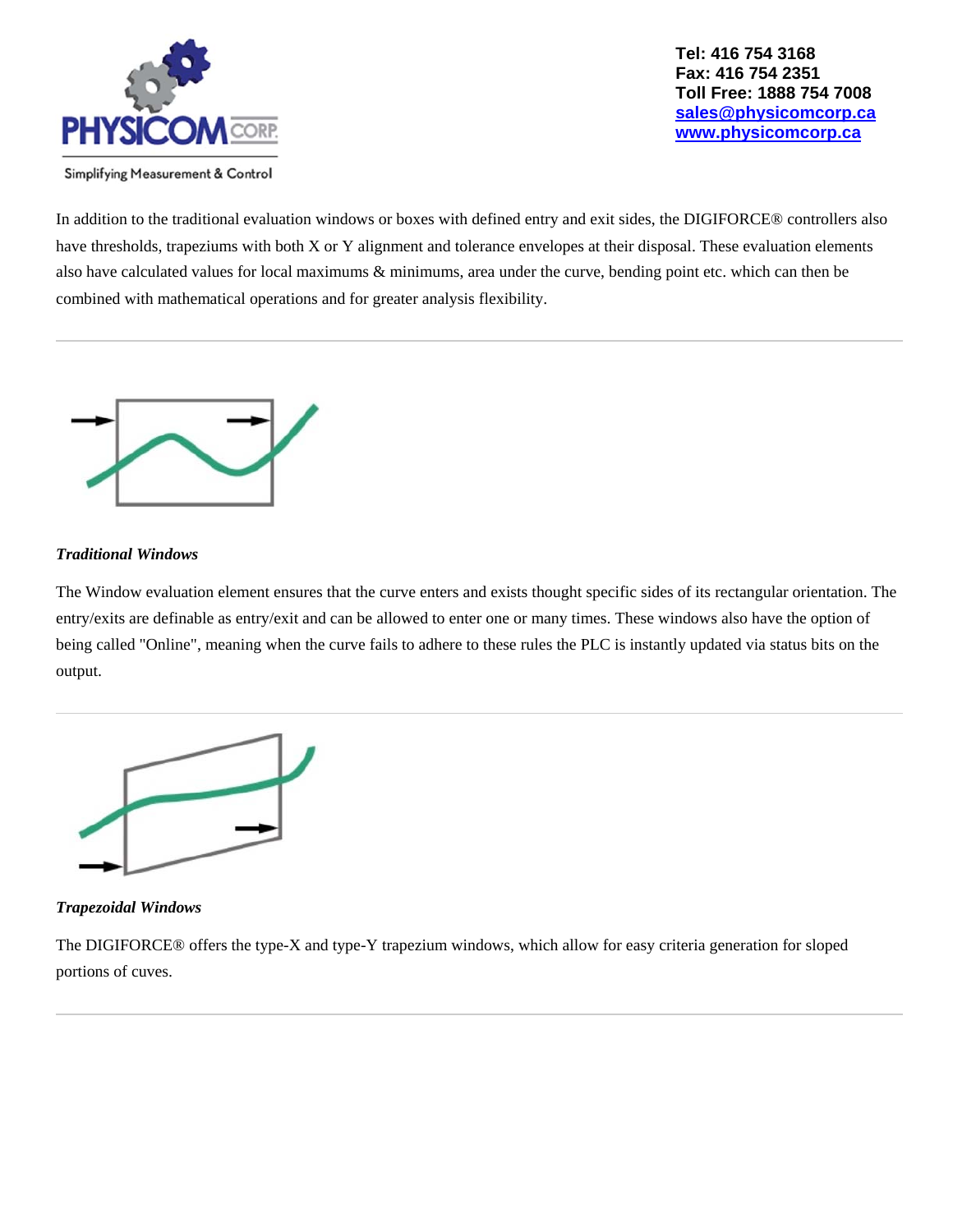

Simplifying Measurement & Control

**Tel: 416 754 3168 Fax: 416 754 2351 Toll Free: 1888 754 7008 sales@physicomcorp.ca www.physicomcorp.ca** 



#### *Thresholds*

The threshold evaluation element provides a simple gateway that the curve must pass through. It can be placed as an type X when there are a XMIN and XMAX, and type Y when there are a YMIN and YMAX. This can be used to ensure that a minimum push in force is met, at a well defined seated depth



#### *Tolerance Envelopes*

The DIGIFORCE® controllers allow you to sample a distribution of press force curves and place a custom tolerance envelope at the push of a button. The simple interface allows the user to define how much deviation from the curve sample is allows, as well as for which X interval. Having both tight and loose fits are critical to the successful implementation of this feature.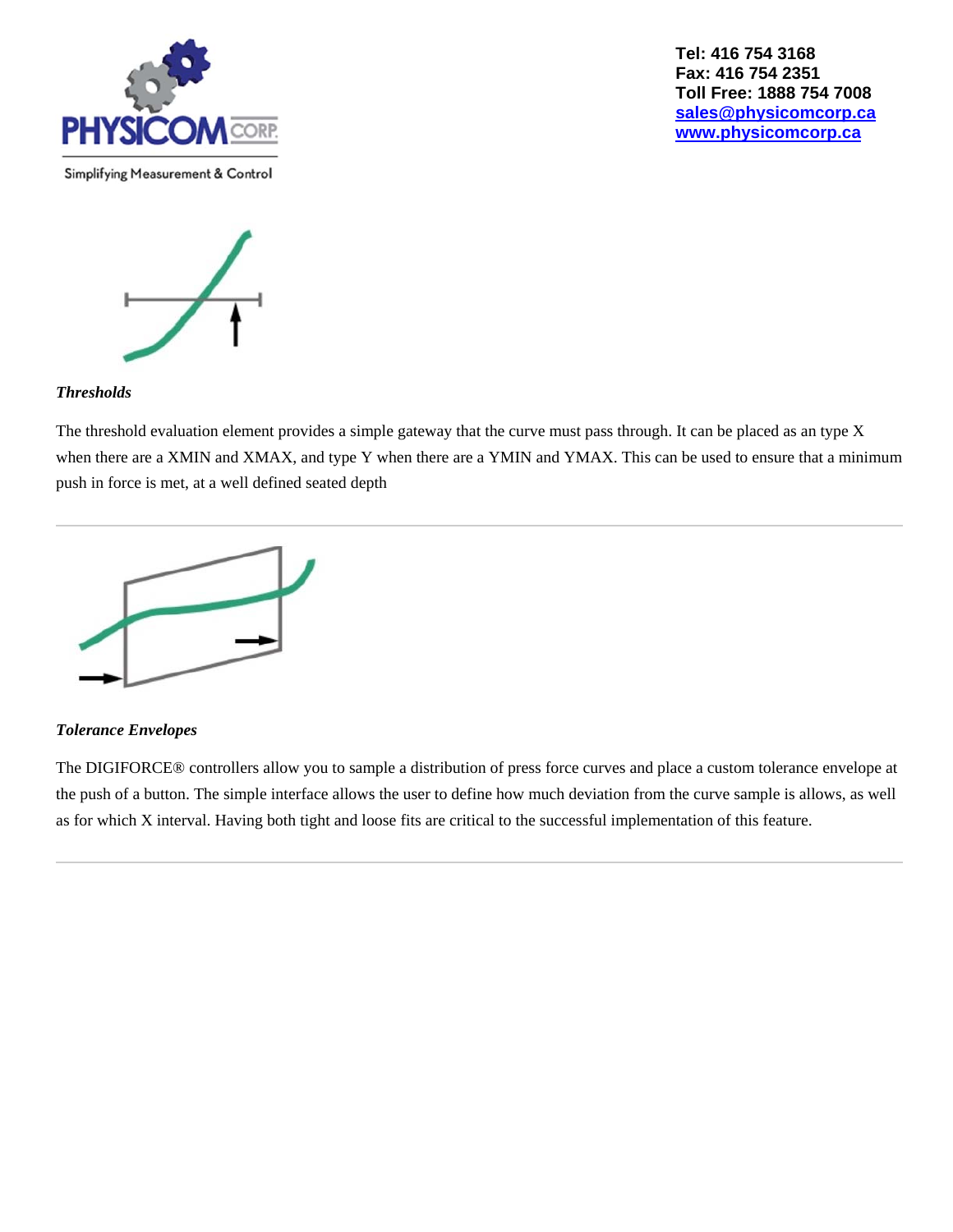

#### *Automated Data Collection*

The same software used for configuration of the sensor calibration, triggering, etc. is also used for the data collection aspect while providing a full featured display of measurement curves This can be loaded on any Windows Based PC and can store information of multiple presses with part tracking and time stamps. This software also supports program backup and data retrieval, while providing a quick look up for all evaluation results statistics.

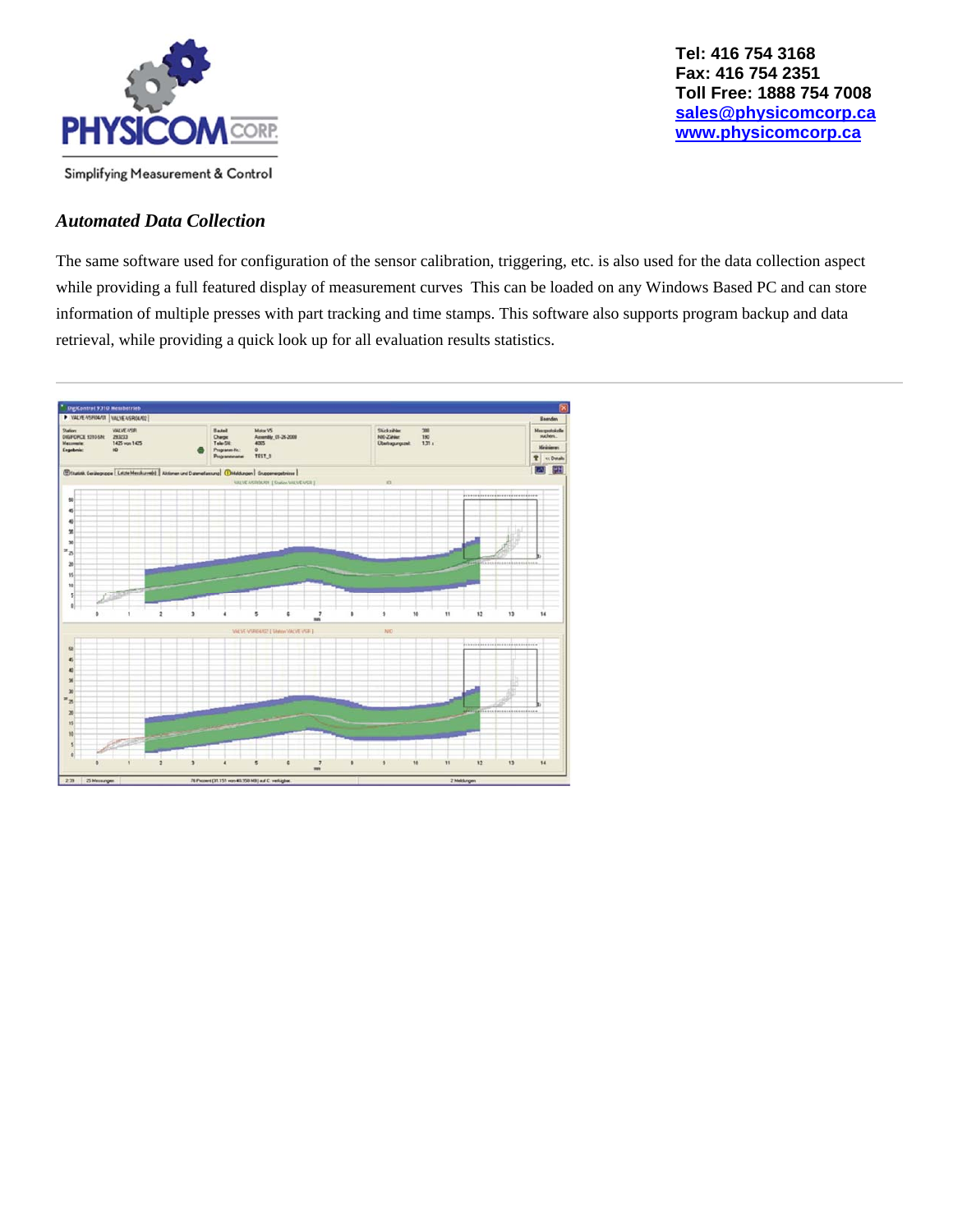

#### *Simple Report Generation*

The data review wizard provide the ability search through your data history based on station, part number, serial number, date, time & OK/NOK result to quickly pull up data for review & report generation. Output formats for excel & PDF are available as standard.

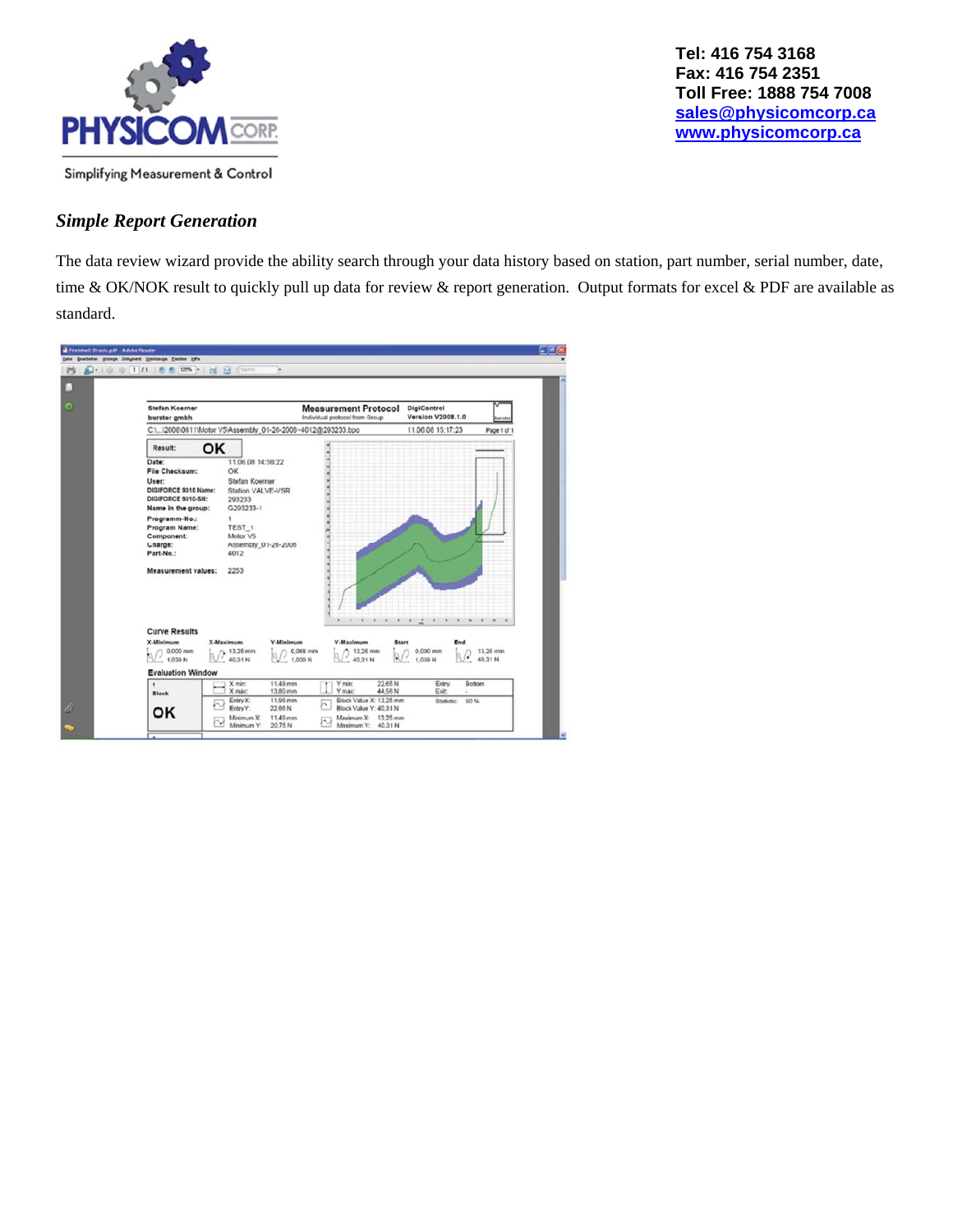

#### *Case Study: Bushing Press for Suspension Control Arm*



Data Window #1 "On-Line" Immediate **Stop of Press Operation** Curve must enter at the left and exit to the right

Data Window #2 "Pass Through" Curve must enter at the bottom and exits to the right

Data Window #3 "Block or Final Force" Curve must enter at the bottom and must not exit.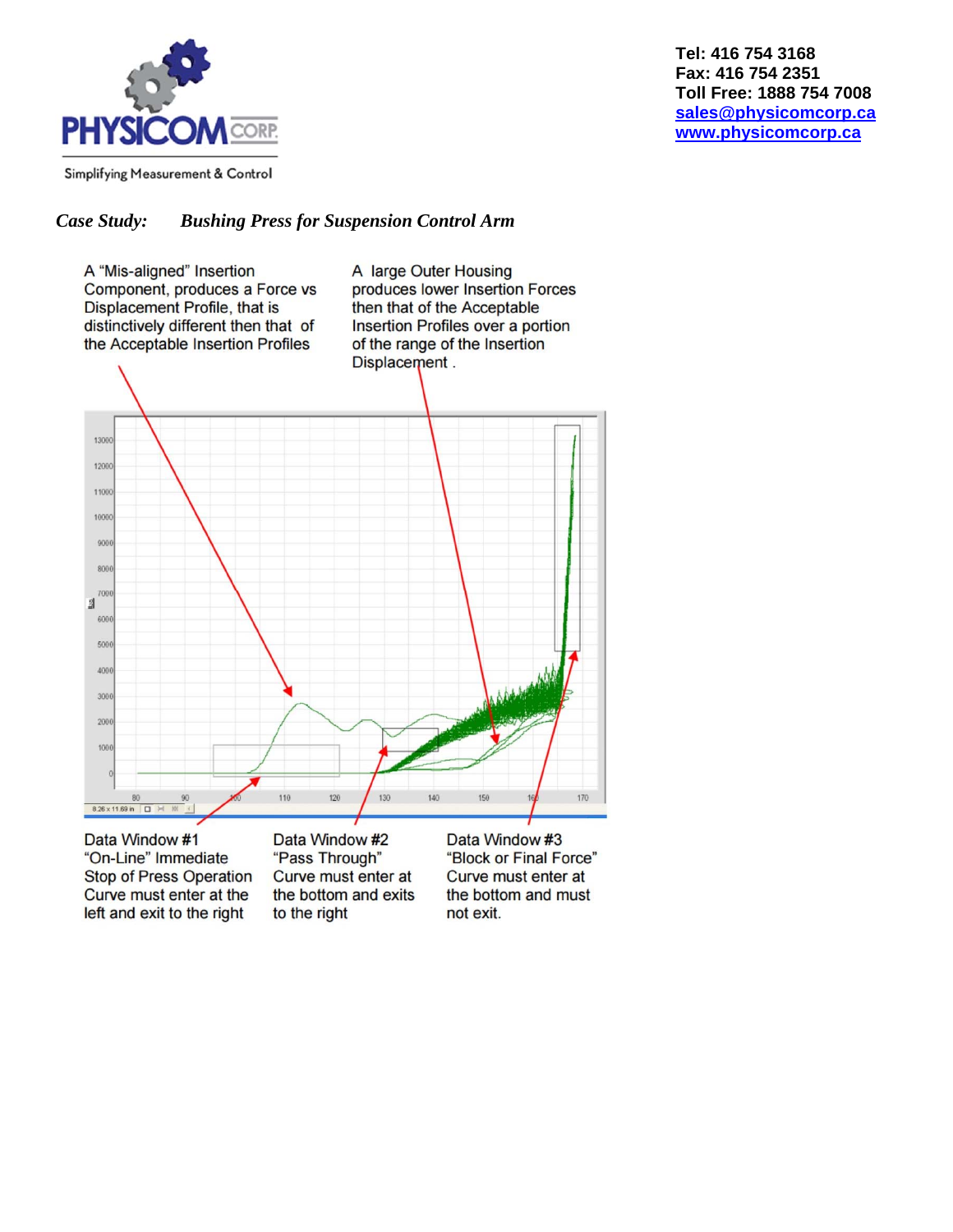

#### *Available Solutions*

#### **Digital Indicators**

Although rarely used, a single channel digital indicator can be used to monitor and capture the peak force of the load cell as the parts are assembled. This low cost solution will only work in specific applications were the part does not bottom out and the actual peak is a reliable indication of the interference fit. This does not take into consideration the displacement at which the peak force occurred.



#### *Forcemaster 9110 - Ideal for Hand Presses*

A low cost two channel system measures the load vs displacement and compares the signature to a series of "gates" and thresholds, in press stations where there is no PLC present. This 9110 is popular with manual hand press assemblies as the instrument gives audible and visual indication of pass fail to the operator. Programs are recognized by inserting cards with chips similar to those seen on bank cards and this allows for an infinite number of programs.



#### *Digiforce 9311*

This workhorse is an evolution from the popular **9310** model, with upgrades of increased resolution, more programs, auto evaluation generation and EthernetIP. This is the standard for press force monitoring, with easy to use menus, a touch screen interface and a beautiful visual display of the signature curve and process results. Stay Tuned for more details coming soon!